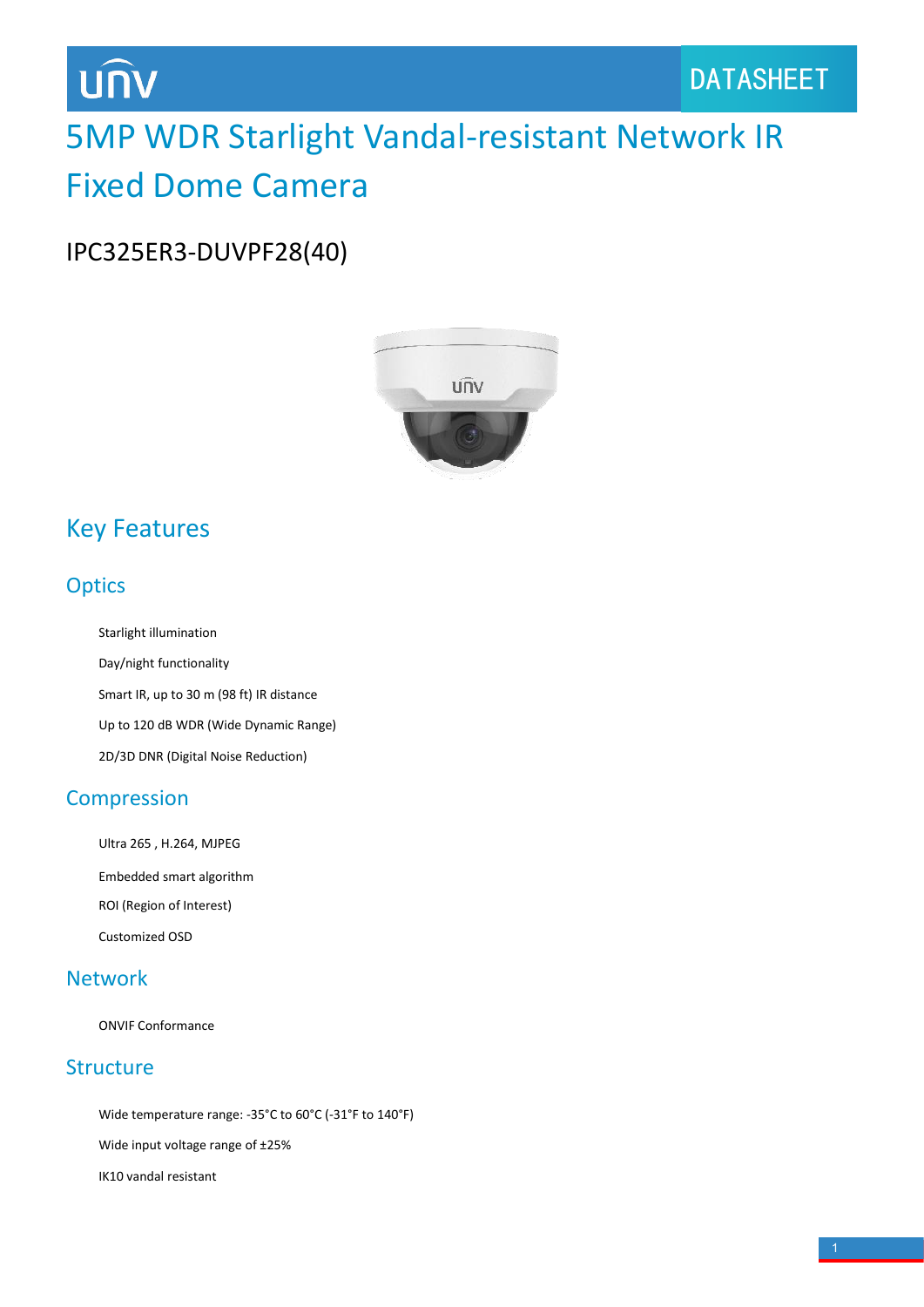# DATASHEET

#### IP67

UN

3-Axis

## Specifications

|                           | IPC325ER3-DUVPF28                                                                                                                                                                                                                                                             |                                                  |              | IPC325ER3-DUVPF40 |              |      |                 |             |  |
|---------------------------|-------------------------------------------------------------------------------------------------------------------------------------------------------------------------------------------------------------------------------------------------------------------------------|--------------------------------------------------|--------------|-------------------|--------------|------|-----------------|-------------|--|
| Camera                    |                                                                                                                                                                                                                                                                               |                                                  |              |                   |              |      |                 |             |  |
| Sensor                    | 1/2.7", progressive scan, 5.0 megapixel, CMOS                                                                                                                                                                                                                                 |                                                  |              |                   |              |      |                 |             |  |
| Lens                      | 2.8 mm@F1.6                                                                                                                                                                                                                                                                   |                                                  |              | 4.0 mm@F1.6       |              |      |                 |             |  |
| <b>DORI Distance</b>      | Lens                                                                                                                                                                                                                                                                          | Detect(m)                                        |              | Observe(m)        |              |      | Recognize(m)    | Identify(m) |  |
|                           | 2.8 <sub>mm</sub>                                                                                                                                                                                                                                                             | 63                                               |              | 25.2              |              | 12.6 |                 | 6.3         |  |
|                           | 4 <sub>mm</sub>                                                                                                                                                                                                                                                               | 90                                               |              | 36                |              | 18   |                 | 9           |  |
| Angle of View (H)         | $105.3^\circ$                                                                                                                                                                                                                                                                 |                                                  |              |                   | $79.7^\circ$ |      |                 |             |  |
| Angle of View (V)         | 69.5                                                                                                                                                                                                                                                                          |                                                  |              | 51.8              |              |      |                 |             |  |
| Angle of View (O)         | 136.8                                                                                                                                                                                                                                                                         |                                                  |              |                   | 98.1         |      |                 |             |  |
|                           |                                                                                                                                                                                                                                                                               |                                                  |              |                   |              |      |                 |             |  |
| Adjustment angle          | Pan: 0°~360°                                                                                                                                                                                                                                                                  |                                                  | Tilt: 0°~75° |                   |              |      | Rotate: 0°~360° |             |  |
| Shutter                   | Auto/Manual, 1~1/100000 s                                                                                                                                                                                                                                                     |                                                  |              |                   |              |      |                 |             |  |
| Minimum Illumination      | Colour: 0.005 Lux (F1.6, AGC ON)<br>0 Lux with IR                                                                                                                                                                                                                             |                                                  |              |                   |              |      |                 |             |  |
| Day/Night                 | IR-cut filter with auto switch (ICR)                                                                                                                                                                                                                                          |                                                  |              |                   |              |      |                 |             |  |
| Digital noise reduction   | 2D/3D DNR                                                                                                                                                                                                                                                                     |                                                  |              |                   |              |      |                 |             |  |
| S/N                       | $>55$ dB                                                                                                                                                                                                                                                                      |                                                  |              |                   |              |      |                 |             |  |
| IR Range                  | Up to 30m (98 ft) IR range                                                                                                                                                                                                                                                    |                                                  |              |                   |              |      |                 |             |  |
| Defog                     | Digital Defog                                                                                                                                                                                                                                                                 |                                                  |              |                   |              |      |                 |             |  |
| <b>WDR</b>                | 120dB                                                                                                                                                                                                                                                                         |                                                  |              |                   |              |      |                 |             |  |
| Video                     |                                                                                                                                                                                                                                                                               |                                                  |              |                   |              |      |                 |             |  |
| Video Compression         | Ultra 265, H.264, MJPEG                                                                                                                                                                                                                                                       |                                                  |              |                   |              |      |                 |             |  |
| H.264 code profile        | Baseline profile, Main Profile, High Profile                                                                                                                                                                                                                                  |                                                  |              |                   |              |      |                 |             |  |
| Frame Rate                | Main Stream: 5MP(2592 x 1944): Max. 20 fps, 5MP(2592 x 1944): Max. 25 fps(WDR OFF), 4MP(2560 x 1440): Max. 30 fps,<br>3MP(2048x 1536): Max. 30 fps, 2MP(1920 x 1080): Max. 30 fps;<br>Sub Stream: 2MP (1920 x 1080): Max. 30 fps;<br>Third Stream: D1(720 x 576): Max.30 fps; |                                                  |              |                   |              |      |                 |             |  |
| <b>HLC</b>                | Supported                                                                                                                                                                                                                                                                     |                                                  |              |                   |              |      |                 |             |  |
| <b>BLC</b>                | Supported                                                                                                                                                                                                                                                                     |                                                  |              |                   |              |      |                 |             |  |
| 9:16 Corridor Mode        | Supported                                                                                                                                                                                                                                                                     |                                                  |              |                   |              |      |                 |             |  |
| <b>OSD</b>                | Up to 8 OSDs                                                                                                                                                                                                                                                                  |                                                  |              |                   |              |      |                 |             |  |
| Privacy Mask              | Up to 8 areas                                                                                                                                                                                                                                                                 |                                                  |              |                   |              |      |                 |             |  |
| ROI                       | Up to 8 areas                                                                                                                                                                                                                                                                 |                                                  |              |                   |              |      |                 |             |  |
| <b>Motion Detection</b>   | Up to 4 areas                                                                                                                                                                                                                                                                 |                                                  |              |                   |              |      |                 |             |  |
| Smart                     |                                                                                                                                                                                                                                                                               |                                                  |              |                   |              |      |                 |             |  |
| <b>Behavior Detection</b> | Intrusion, cross line, motion detection                                                                                                                                                                                                                                       |                                                  |              |                   |              |      |                 |             |  |
| Intrusion                 |                                                                                                                                                                                                                                                                               | Enter and loiter in a pre-defined virtual region |              |                   |              |      |                 |             |  |
| cross line                | Cross a pre-defined virtual line                                                                                                                                                                                                                                              |                                                  |              |                   |              |      |                 |             |  |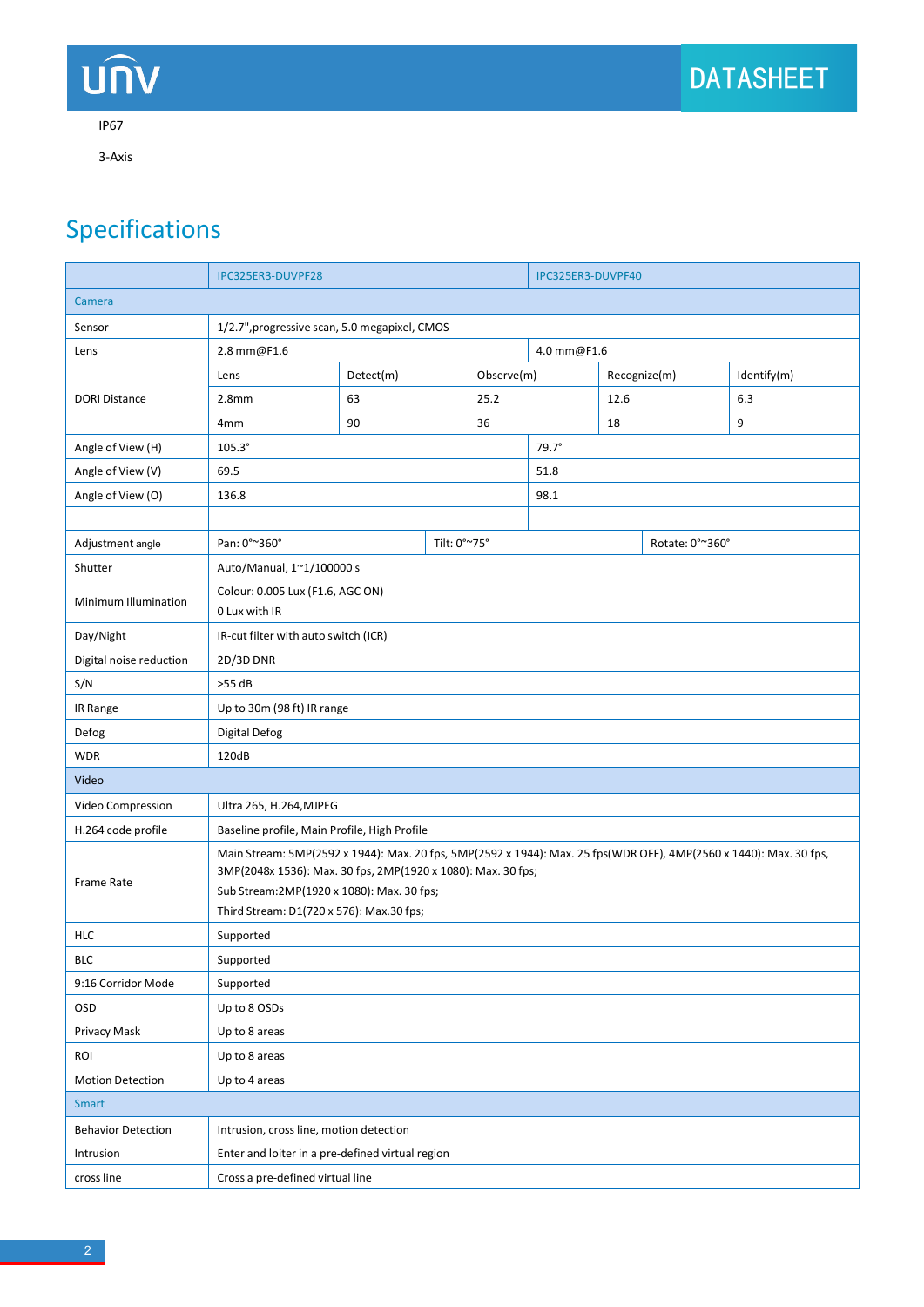# **UNV**

# DATASHEET

| motion detection              | Moving within a pre-defined virtual region                                                                                                              |  |  |  |  |  |
|-------------------------------|---------------------------------------------------------------------------------------------------------------------------------------------------------|--|--|--|--|--|
| Recognition                   | Face detection、Audio detection                                                                                                                          |  |  |  |  |  |
| Intelligent Identification    | Defocus, Scene Change, Object Left, Object Moving                                                                                                       |  |  |  |  |  |
| <b>Statistical Analysis</b>   | People counting                                                                                                                                         |  |  |  |  |  |
| <b>General Function</b>       | Watermark, IP Address Filtering, Tampering Alarm, Alarm input, Alarm output, Access Policy, ARP Protection, RTSP<br>Authentication, User Authentication |  |  |  |  |  |
| Audio                         |                                                                                                                                                         |  |  |  |  |  |
| <b>Audio Compression</b>      | G.711                                                                                                                                                   |  |  |  |  |  |
| Two-way audio                 | Supported                                                                                                                                               |  |  |  |  |  |
| Suppression                   | Supported                                                                                                                                               |  |  |  |  |  |
| Sampling Rate                 | 8 KHZ                                                                                                                                                   |  |  |  |  |  |
| <b>Storage</b>                |                                                                                                                                                         |  |  |  |  |  |
| <b>Edge Storage</b>           | Micro SD, up to 256 GB                                                                                                                                  |  |  |  |  |  |
| Network Storage               | ANR                                                                                                                                                     |  |  |  |  |  |
| <b>Network</b>                |                                                                                                                                                         |  |  |  |  |  |
| Protocols                     | IPv4, IGMP, ICMP, ARP, TCP, UDP, DHCP, PPPoE, RTP, RTSP, RTCP, DNS, DDNS, NTP, FTP, UPnP, HTTP, HTTPS, SMTP, 802.1x,<br><b>SNMP</b>                     |  |  |  |  |  |
| Compatible Integration        | ONVIF(Profile S, Profile G, Profile T), API                                                                                                             |  |  |  |  |  |
| Interface                     |                                                                                                                                                         |  |  |  |  |  |
| Audio I/O                     | 2 Input: impedance 35 kΩ; amplitude 2 V [p-p]                                                                                                           |  |  |  |  |  |
|                               | 1 Output: impedance 600 $\Omega$ ; amplitude 2 V [p-p]                                                                                                  |  |  |  |  |  |
| Alarm I/O                     | 1/1                                                                                                                                                     |  |  |  |  |  |
| Network                       | 1 RJ45 10M/100M Base-TX Ethernet                                                                                                                        |  |  |  |  |  |
| General                       |                                                                                                                                                         |  |  |  |  |  |
| Power                         | 12 V DC±25%, PoE (IEEE802.3 af)                                                                                                                         |  |  |  |  |  |
|                               | Power consumption: Max 5W                                                                                                                               |  |  |  |  |  |
| Dimensions ( $\emptyset$ x H) | $\Phi$ 108.5 x 81 mm (Ø4.28" x 3.2")                                                                                                                    |  |  |  |  |  |
| Weight                        | 0.45 kg (0.99 lb)                                                                                                                                       |  |  |  |  |  |
| <b>Working Environment</b>    | -35°C ~ +60°C (-31°F ~ 140°F), Humidity:10%~95% RH(non-condensing)                                                                                      |  |  |  |  |  |
| Ingress Protection            | <b>IP67</b>                                                                                                                                             |  |  |  |  |  |
| <b>Vandal Resistant</b>       | IK10                                                                                                                                                    |  |  |  |  |  |

## Dimensions